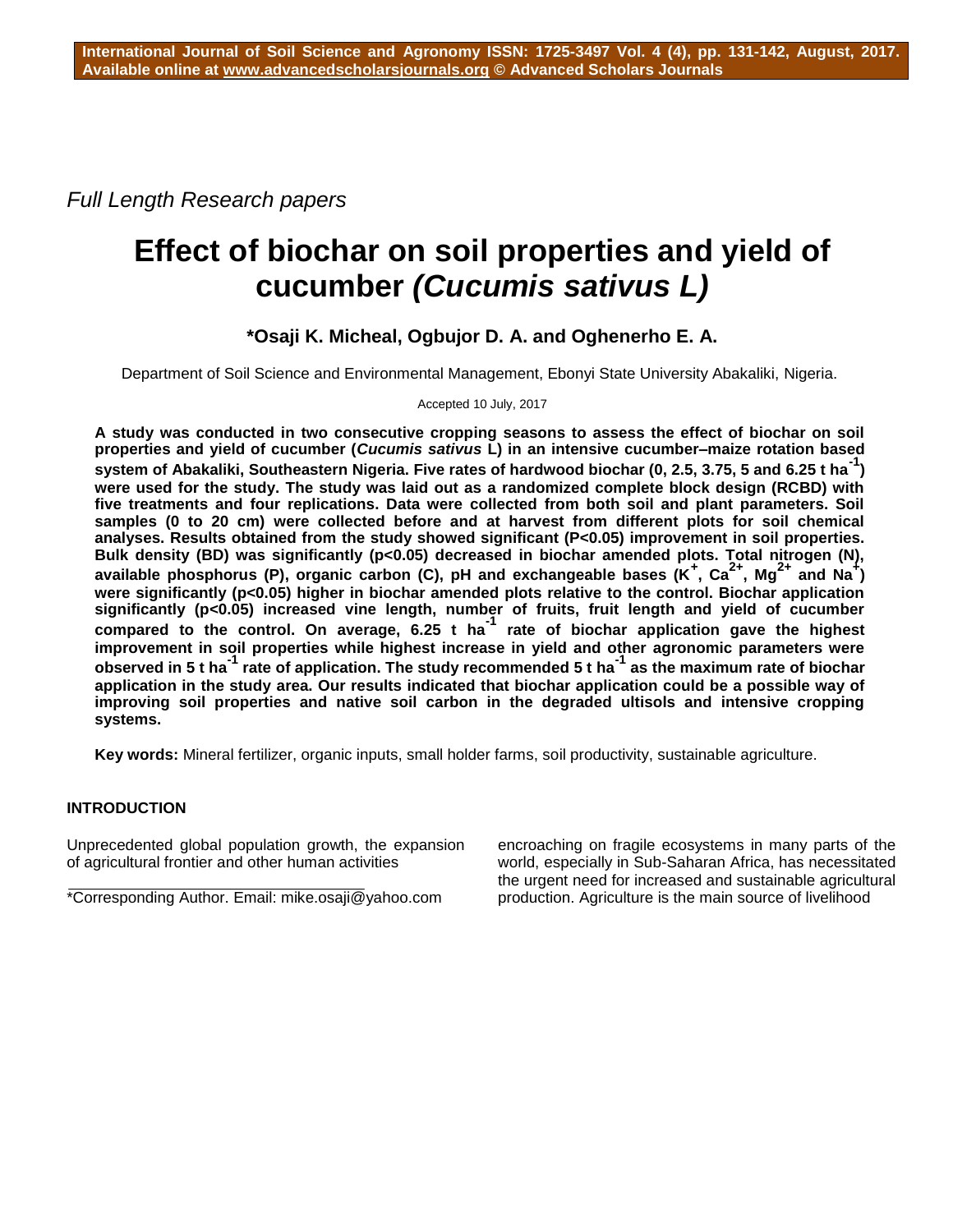and income for two-third of Africa"s population (Ditto, 2013). Imhoff et al. (2004) showed that agricultural production must increase significantly to meet the needs of a growing global population with increased per capita consumption of food, fibre, building materials and fuel. Most small holder farms have soils depleted of nutrients and soil organic carbon (SOC), following years of nutrient removal in crop harvest with minimal return of crop nutrients through mineral fertilizer or organic inputs (Smalling et al., 1993). Using burnt and unburnt rice husk dust as soil amendment, Njoku and Mbah (2012) reported improved soil properties and increased maize grain yield.

Biochar is a charcoal (carbon-rich solid material) produced under high temperatures (300 to 500°C) through the process of pyrolysis using crop residues, animal manure, or any type of organic material (Bracmort, 2010). The two main methods of pyrolysis are "fast" pyrolysis (heating of biomass in the absence of oxygen, Chan et al. (2007) and "slow" pyrolysis (by natural burning or by the combustion of biomass under oxygenlimited conditions, Sohi et al. (2009). Fast pyrolysis yields 60% bio-oil, 20% biochar, and 20% syngas and can be done in seconds, whereas slow pyrolysis can be optimized to produce substantially more char (∼50%), but takes on the order of hours to complete (Odesola and Owoseni, 2010). Lehmann and Joseph (2012) have distinguished the term biochar from charcoal in that it is charred organic matter that is applied to soil not only to improve soil properties but also to promote soil remediation or other environmental services while the charcoal is used as fuel or source of heat, as a filter, as a reductant in iron-making or as a colouring agent in industry or art. Researches on biochar are expanding rapidly not only because of its potential for carbon sequestration (Sohi and Shackley, 2009) but also for its several co-benefits as soil amendment, such as increase in crop yield (Akca and Namli, 2015), potential as a technology for immobilizing pollutants (Herath et al., 2015) and increasing soil fertility and nutrient retention in soils. Though previous researchers have really explored the potentials of biochar as soil amendments for agricultural production and improvement of soil quality (Ndor et al., 2015), research on accurate rate of biochar application on a degraded Ultisol and other soil types for specific arable crops is scanty and rather proceeding slowly. Furthermore, biochar"s effect is soil type dependent (Nelissen et al., 2015) and also, biochar effects on soil aggregation is dependent on soil and biochar types (Herath et al., 2013). Moreover, biochar properties depend both on feedstock and production conditions, through which biochar"s impact on soil properties is expected to vary (Ronsse et al., 2013).

Studies done on biochar effects on Nigerian soils are very few and scanty. Current review of available literature of biochar in Nigeria indicates that nearly all the biochar research were potted/greenhouse experiments (Fagbenro et al., 2015; Onwuka et al., 2015). Ndor et al. (2015) focused on the effect of biochar on soil properties and organic carbon sink in degraded soil of southern guinea savanna zone, Nigeria while Yilangai et al. (2014) investigated the effect of biochar and crop yield on growth and yield of Tomato (*Lycopersicum esculentus* Mill) in Jos, North central Nigeria. There is urgent need for longterm studies on biochar in field trials to better understand biochar effects and to investigate its behavior in different soil types under varying climatic settings thereby providing a framework information about their potential in improving soil quality and increasing crop productivity, as well as its resultant associated risks (if any). Many of the short-term effects of biochar on plant growth and soil behavior reported from laboratory studies were not observed in the field emphasizing the need for long term field trials to help inform agronomic management decisions involving biochar (Jones et al., 2012). More so, adequate care should be taken on the amount and type of biochar added to the soil for restoring degraded soils (Mekuria and Noble, 2012).

Soils of Southeastern Nigeria are poor in their native availability of nutrients (Mbagwu, 1989), low in organic matter content (usually <1%) and, hence are structurally degraded (Obalum et al., 2012). Soil fertility depletion in small holder farm is the fundamental cause of declining per capita food production (Sanchez et al., 1996). Agbede and Kalu (1995) opined that Nigerian farmers" access to fertilizer in vegetable growing season is limited by fund, thus the Abakaliki small holder farmers are seriously faced with the problems of scarcity and late distribution which in turn militates against optimum productivity. In the face of these challenges, there is a need for cheaper alternative which is environmentally friendly that can make fertilizer more available to small holder farmers for sustainable agricultural productivity.

Cucumber (*Cucumis sativus* L.) is a tropical vegetable that grows in warm temperate and cool tropical area. According to De luca et al. (2006), cucumber does well with temperature range of 18 and 30°C with growth reduction occurring at temperature below 16°C and above 30°C. Recently, interest in the production of cucumber by small holder farmers in Abalaliki, South east Nigeria has increased. The increased interest in cucumber production was due to increased demand and consumption of the vegetable in the study area as a result of increase in population arising from the presence of a new Federal University and production factories in the area. However, the use of biochar as an amendment has not been really explored in the study area. Thus, published articles/information on how various biochar types affect plant growth and crop yield specifically in the production of cucumber in different soil types is not available in the study area and still proceeding rather slowly.

Based on these assumptions we hypothesized that soil biochar amendment in a cucumber (*Cucumis sativus* L) crop could: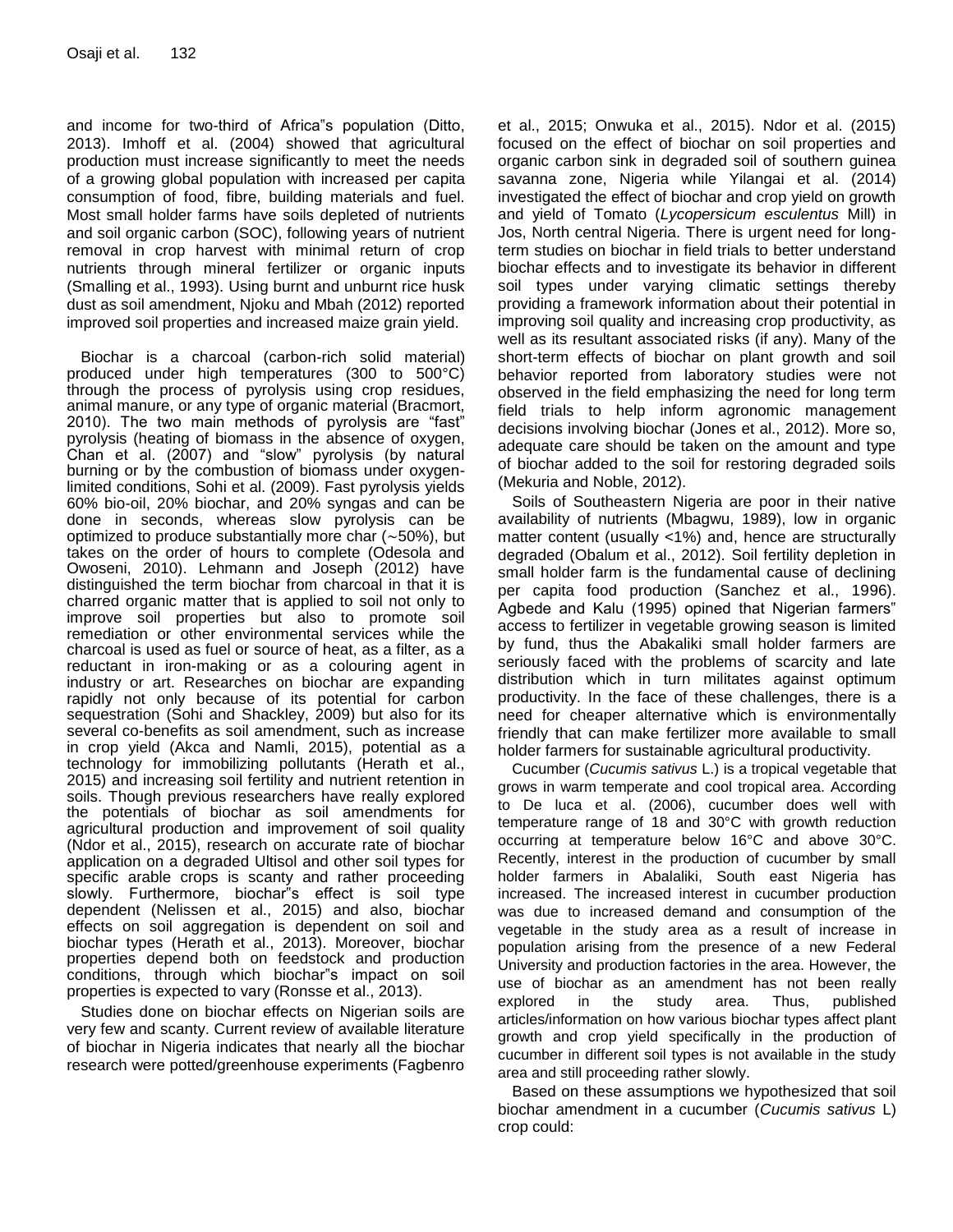

**Figure 1.** Geologic map of Nigeria showing the location of study area (Balogun, 2000).

i) Improve soil physical quality through decreasing soil bulk density and increasing porosity,

ii) Enhance soil properties and carbon (C) sequestration potential also in a short-term crop;

iii) Improve soil nutrient balance in a degraded soil;

iv) Improve quality and crop yield.

The study will also recommend appropriate rate of biochar for use in cucumber (*Cucumissativus L*) production in the study area for sustainable agricultural productivity.

## **MATERIALS AND METHODS**

#### **Study area**

This research was carried out during the 2012 and 2013 cropping seasons in the Teaching and Research Farm of Faculty of Agriculture and Natural Resources Management, Ebonyi State University, Abakaliki, Nigeria (Figure 1). Abakaliki (longitude 08° 65΄ E, latitude 06° 04΄ N, temperature 27 - 31°C, rainfall 1700 to 2000 mm, relative humidity 60 to 80%) experiences bimodal pattern of rainfall (April to July and September to November) with short spell in August called "August break". The relative humidity is high during rainy season reaching 80% (Overseas Development of Natural Resources Institute, ODNRI, 1989) and declines to 65% in dry

season. The underlying geological material is Shale formation with sand intrusions locally classified as the "ASU River" group. The soil is hydromorphic and belongs to the order Ultisol and classified as TypicHaplustult (Federal Department of Agricultural Land Resources (FDALR), 1985). Farming is the major activity of people of the area. Land uses include low land traditional rice farming; multiple (annual) cropping (cassava, plantain, cocoyam, maize, vegetables, pepper, melon seed and beans); citrus and oil palm plantations, herbaceous plants, grasses as bush fallow, and natural forest through the crest to lowlands of the upland-inland continuum (Okolo et al., 2013). The soil is sandy loam with moderate soil organic carbon (OC) content, low in pH and cation exchange capacity (CEC), with dominance of the exchange complex site by calcium and magnesium (Table 1).

#### **Preparation of the biochar**

The biochar of four different species of hard wood (Iroko: *Chlorophora excelsa*, Obeche: *Triplochiton sleroxylon*, Oil palm: *Elaeis guineensis* and Gmelina: *Gmelina arborea*) bought from a local distributor (pyrolysed at 350°C for 3 h) was manually crushed to particle sizes smaller than 2 mm and thoroughly mixed together. Afterwards characterization was carried out according to Biochar material test categories and characteristic of the IBI Biochar Standards *Version* 2.0 (2014) and incorporated at different rates into the soil.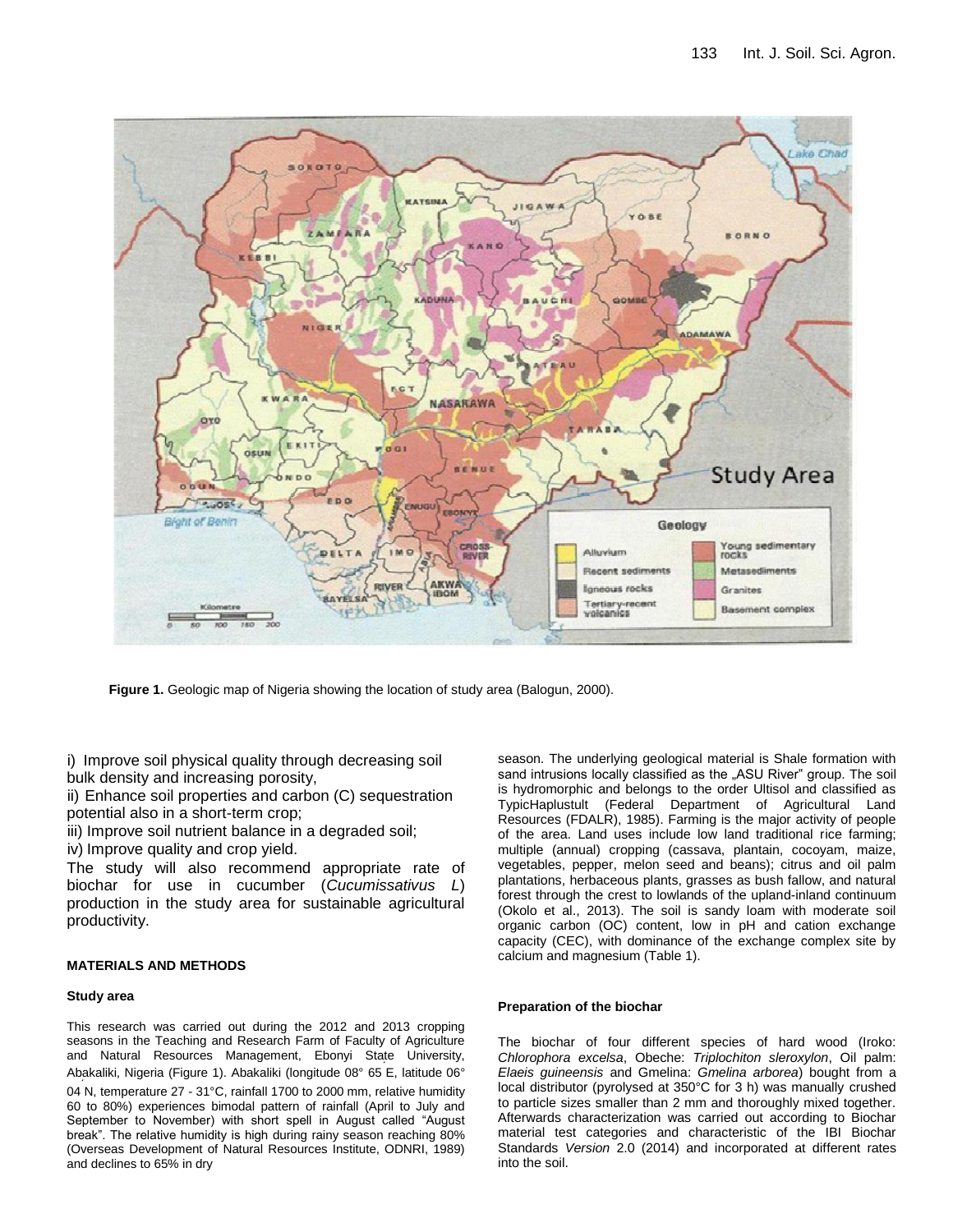| <b>Parameter</b>            | <b>Unit</b> | Soil | <b>Biochar</b> |
|-----------------------------|-------------|------|----------------|
| Sand                        | gkg         | 680  | Nd             |
| Silt                        | $\alpha$    | 178  | Nd             |
| Clay                        | $\alpha$    | 142  | Nd             |
| <b>Bulk density</b>         | -3<br>gcm   | 1.60 | Nd             |
| pH (0.01M CaCl2)            |             | 5.9  | 7.5            |
| Exchangeable bases          | cmolkg      |      |                |
| $Na+$                       | 0.09        | 1.81 |                |
| $K^+$                       | 0.10        | 3.78 |                |
| $Ma2+$                      | 1.70        | 1.89 |                |
| $Ca2+$                      | 2.10        | 1.55 |                |
| Total nitrogen              | $gkg^{-1}$  | 0.9  | 0.88           |
| Available phosphorus        | gkg         | 3.78 | 22.01          |
| Organic carbon              | gkg         | 10.1 | 64.24          |
| Ash content                 | %           | Nd   | 21.0           |
| SSA (Specific surface area) |             | Nd   | 0.8            |

**Table 1.** Some properties of the topsoil (0 to 20 cm) and biochar before amendments (pre-planting).

Nd = Not determined.

#### **Field methods/preparations**

The site was slashed and cleared of grasses in July, 2012. A total land area measuring 11 by 14 m (0.154 ha) was used for the study. The experiment was laid out as a randomized complete block design (RCBD) with five treatments and replicated four times to form twenty plots. The experimental plots measured 2 m by 2 m with 1 m plot alley. The soil amendment was a thorough mixture of different hardwood biochar (Iroko: *Chlorophora excelsa*, Obeche: *Triplochiton sleroxylon*, Oil palm: *Elaeis guineensis* and Gmelina: *Gmelina arborea*) applied at different rates and these included:

**T1** = Control; **T2** = 1.0 kg/plot; **T3** = 1.5 kg/plot; **T4** = 2.0 kg/plot and  $T_5$  = 2.5 kg/plot (equivalent to 0, 2.5 t/ha, 3.75 t/ha, 5 t/ha and 6.25 t/ha, respectively). The experimental site was cleared, ploughed, harrowed and made into seed beds with traditional hoe. The treatment (hardwood biochar) were crushed and incorporated into the beds at the depth of 0.20 mduring tillage. Cucumber (*Cucumis sativus* L. variety "market more") was sown at three (3) seeds per hill. The seeds were planted at a distance 30 cm and 50 cm and at a depth of 1.5 cm. The cucumber plants were thinned to two plants per hill ten days after germination. The same procedure was equally carried out in 2013 cropping season at the same experimental site.

#### **Soil sampling and data collection**

A composite topsoil sample from ten observational points at a depth of 0 - 20 cm was collected from the experimental site with the aid of soil auger after site clearing for initial soil characteristics. At harvest (end of the study), three soil samples were collected from all the plots for chemical analyses to determine the changes that occurred due to treatments application. Similarly, three core samples were collected from each plot at the end of the study for determination of physical properties. The auger soil samples were composited, air dried and used for determination of pre and post nutrient content of the soil. The agronomic data collected at maturity included vine length, number of fruits, fruit length and yield. At maturity nine plants were selected per plot-based on visual evaluation and tagged. Agronomic data (vine length, fruit length, number of fruits

and yield) were collected from the tagged plants. The harvested fruits were weighed with the aid of a simple weighing balance with two decimal places.

#### **Laboratory analysis**

The pre and post-harvest soil samples were air-dried and sieved with 2 mm sieve, and analysis done using the soil fractions less than 2 mm. Soil pH was measured in a 1:2.5 (soil:0.1 M KCl) suspensions. The soil organic carbon (SOC) was determined by the Walkley and Black method as described by Nelson and Sommers (1982). The total nitrogen was determined by the method described by Bremmer and Mulvancy, (1982). Exchangeable bases  $(K^+, Ca^{2+}, A)$  $Mg^{2+}$  and Na<sup>+</sup>) were determined by the method of Thomas (1982) while effective cation exchange capacity (ECEC) was obtained by summation  $ECEC = TEB + TEA(where  $ECEC =$  effective cation$ exchange capacity,  $TEB = total$  exchangeable bases and  $TEA =$ total exchangeable acidity). Available phosphorus (P) was measured by the Bray II method (Bray and Kurtz, 1945). Particle size distribution was carried out by hydrometer method (Clayton and Tillers, 1979). Bulk density was determined using the core method as described Blake and Hartge (1986). Total porosity was calculated from soil bulk density value with an assumed particle density of 2.65 g cm $^{-3}$  as follows:

 $TP = 1 - (BD/PD) \times 100$ 

Where  $TP = Total porosity$ ,  $BD = Bulk density$  and  $PD = Particle$ density.

#### **Data analysis**

Statistical analysis of all the data was performed using GENSTAT 3 7.2 Edition. Significant treatment means was separated and compared using Fisher"s least significant difference (F-LSD) according to Steel and Torrie (1980), and all inferences were made at 5% Levels of probability.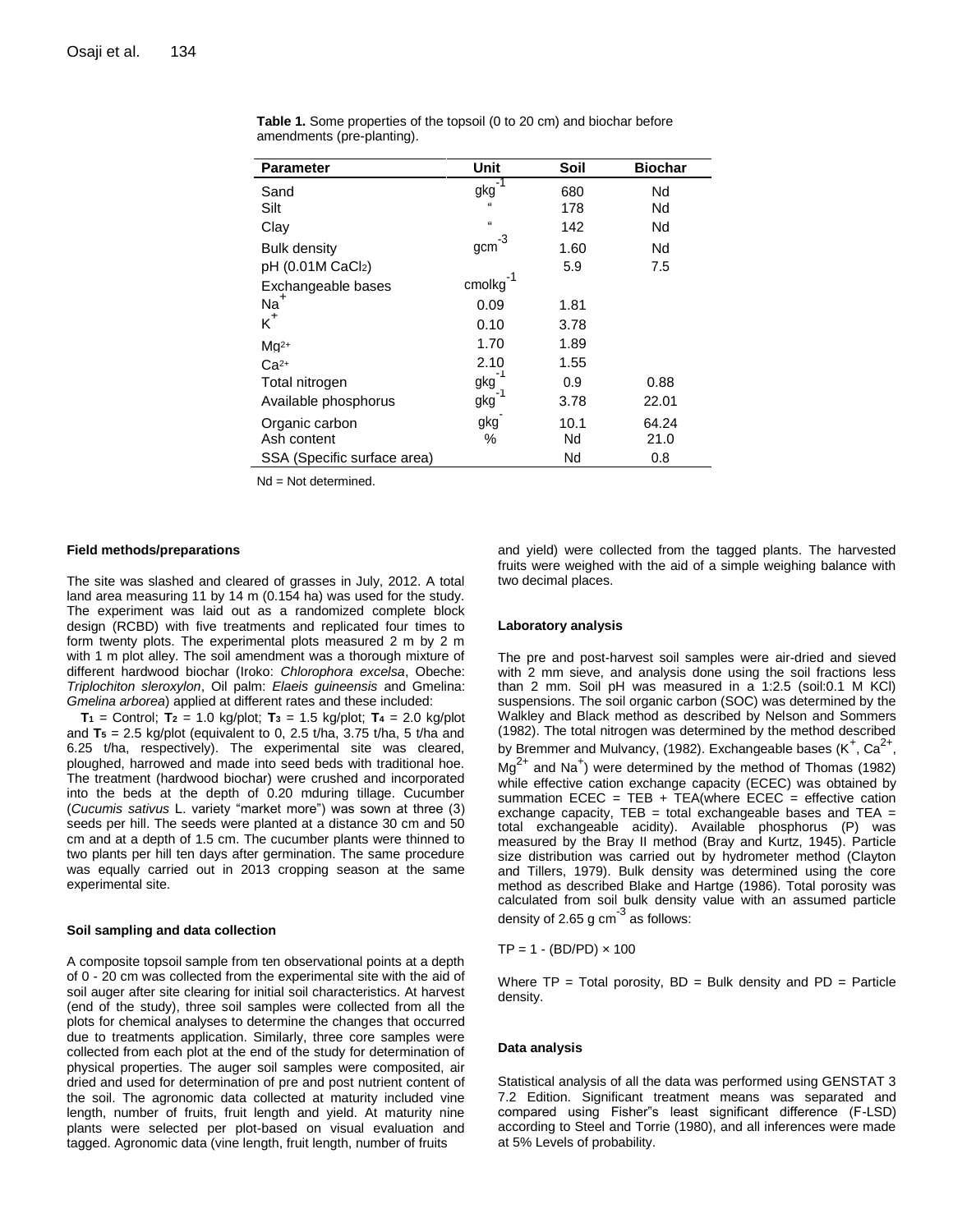|                                 | BD   | ТP        | BD   | ΤP   |  |
|---------------------------------|------|-----------|------|------|--|
| Treatment (t ha <sup>-1</sup> ) |      | 2012      | 2013 |      |  |
| $0($ C)                         | 1.50 | 43        | 1.53 | 42   |  |
| 2.5                             | 1.47 | 45        | 1.46 | 45   |  |
| 3.75                            | 1.47 | 45        | 1.45 | 45   |  |
| 5.0                             | 1.46 | 45        | 1.44 | 46   |  |
| 6.25                            | 1.45 | 45.3      | 1.44 | 46   |  |
| $FLSD = 0.05$                   | 0.21 | <b>NS</b> | 0.28 | 0.12 |  |
|                                 |      |           |      |      |  |

**Table 2.** Effect of biochar on soil bulk density (gcm<sup>-3</sup>) and total porosity (%).

C=control,BD=Bulk density, TP=Total porosity.

## **RESULTS**

Table 1 showed that the soil has low total nitrogen (g kg <sup>1</sup>), medium available phosphorus (mg kg<sup>-1</sup>) and low  $\alpha$  organic carbon (g kg<sup>-1</sup>) according to the ratings of Landon (1991). The soil is moderately acidic (pH 5.9) (USDA-SCS, 1974). Application of biochar significantly (p<0.05) decreased soil bulk density and increased the total porosity for the two cropping seasons (Table 2). The biochar material contained high quantity of organic carbon (64.24) prior to application. Bulk density values<br>ranged between 1.50 to 1.45 g cm<sup>-3</sup> and 1.53 to 1.44 g cm -3 in the first and second cropping seasons, respectively. In the first cropping season highest bulk<br>density value of 1.50 g cm<sup>3</sup> was observed in the control (C). This value was 2, 2, 3 and 3% higher than the bulk density values in 2.5, 3.75, 5.0 and 6.25 t/ha rate of applications, respectively. The table showed nonsignificant ( $p > 0.05$ ) increase in soil total porosity (TP) among the amended plots in the first cropping season. However a 5% increase over the control was observed across the treatments. The order of increase in soil total porosity in the second cropping season was  $6.25$  t/ha =  $5$ t/ha >  $3.75$  t/ha >  $2.5$  t/ha  $>$  C.

 $C =$  Control,  $BD =$  Bulk density,  $TP =$  Total porosity, NS = Not significant.

Results of the study in Figures 2 to 5 showed significant ( $p < 0.05$ ) increase in all the soil chemical properties (pH, total nitrogen, organic carbon and available phosphorus) in biochar amended plots compared to the control as shown in their strong  $R^2$ values. Specifically in the first cropping season, organic carbon (OC)  $(mgkg^{-1})$  in control was 6, 41, 42 and 44% lower than OC in 2.5, 3.75, 5.0 and 6.25 t/ha rate of application, respectively. Soil pH with second-order polynomial regression was strongly correlated with biochar  $(R^2 = 91.2$  and 99.7% for 2012 and 2013, respectively; Figure 2) treatments. The order of increase in soil pH was 5.0 t/ha > 6.25 t/ha > 3.75 t/ha > 2.5 t/ha > C in the second cropping season.

The trend of increase in total N (g  $kg^{-1}$ ) in the first cropping season was  $6.25 > 5.0 > 3.75 > 2.5$  t/ha  $> C$ . In the second cropping season, total N in the control was

33, 33, 83 and 83% lower than in 2.5, 3.75, 5.0 and 6.25 t/ha rate of application, respectively. The highest secondorder polynomial regression  $(R^2 = 97%)$  was obtained between total nitrogen and biochar in the first year while the second year value was  $R^2$  = 90.3% (Figure 3). Figure 4 show higher OC in the first cropping season compared to the second cropping season. Soil organic carbon was strongly correlated with biochar  $(R^2 = 82.4\%$  and  $R^2 =$ 79.6% for first and second year, respectively) treatments (Figure 4).

There was a remarkable increase in available phosphorus (P) in amended plots relative to the control in both cropping seasons (Figure 5). The order of increase in available P was 6.25 t/ha = 5.0 t/ha > 3.75 t/ha > 2.5 t/ha > C and 6.25 t/ha > 5.0 t/ha > 3.75 t/ha > 2.5 t/ha > C in the first and second cropping seasons, respectively. Second-order polynomial regression analysis showed that available phosphorus in the first year was most associated with biochar  $(R^2 = 99.8\%)$  treatment more than the second year ( $R^2 = 99.3\%$ ; Figure 5).

Higher exchangeable bases  $(Ca^{2+}, Mg^{2+}, K^+)$  and Na<sup>+</sup>) were observed in the amended plots relative to the control in both cropping seasons (Table 3). Potassium  $(K^+)$  and  $Ca^{2+}$ ranged between  $0.08$  to  $0.15$  and  $3.7-5.8$  (cmolkg<sup>-1</sup>), respectively in the first cropping season. In the second cropping season, highest values of  $K^+$  and  $Ca^{2+}$  were observed in 6.25 t/h rate of application. The order of increase in Na<sup>+</sup> in the second cropping season was 6.25  $> 3.75 > 5.0 > 2.5$  t/ha  $> C$ . Similarly, ECEC in the second cropping season was 32, 8, 18 and 11% higher than in C, 2.5, 3.75, 5.0 and 6.25 t/ha rate of application,

respectively (Table 3). Results of the study (Table 4) showed significantly (p<0.05) higher fruit and vine length in amended plots relative to the control. Fruit length was lower in the first than in the second cropping season. In both seasons, highest fruit length (17.1 and 17.2 cm) were observed in 5.0 t/ha rate of application. Similarly, higher number of fruits was observed in the amended plots relative to the control. The highest number of fruits (22 and 25) was observed in 5.0 t/ha rate of application in the first and second cropping seasons. The order of increase in the number of harvested fruits in the second cropping season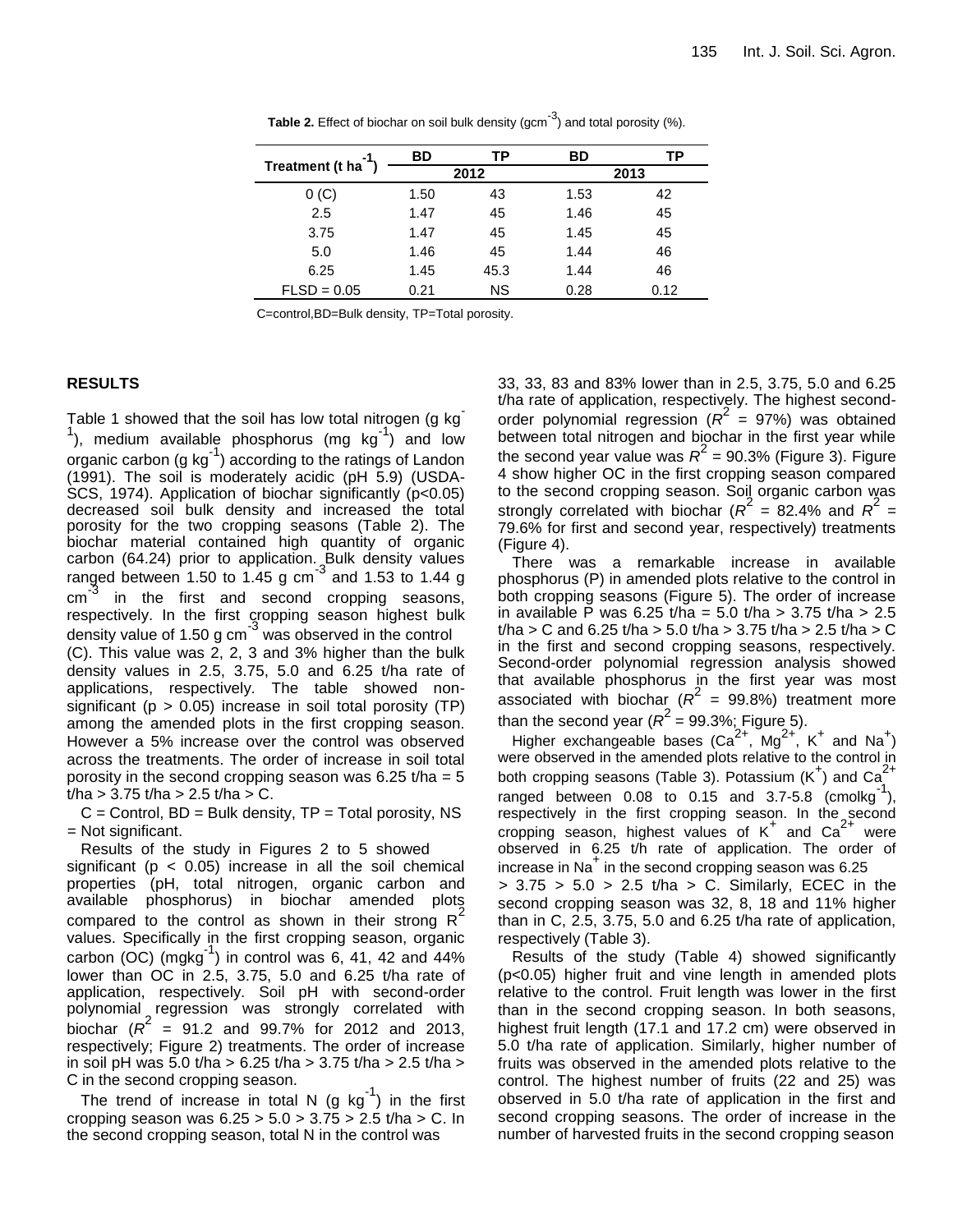

**Figure 2.** Second-order polynomial regression between biochar treatment and soil pH for the two seasons.



**Figure 3.** Second-order polynomial regression between biochar treatment and total nitrogen for the two seasons.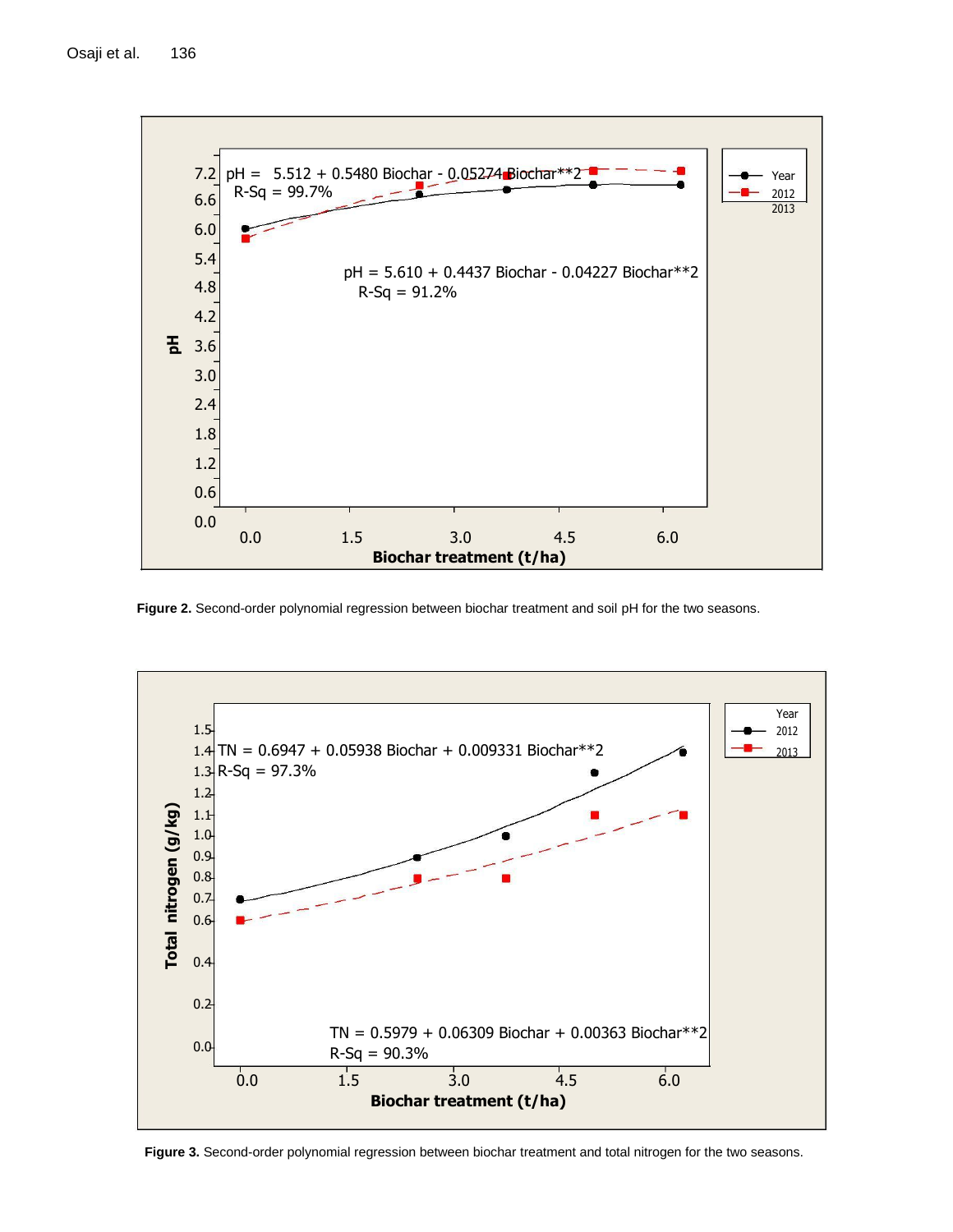

**Figure 4.** Second-order polynomial regression between biochar treatment and organic carbon for the two seasons.



**Figure 5.** Second-order polynomial regression between biochar treatment and available phosphorus for the two seasons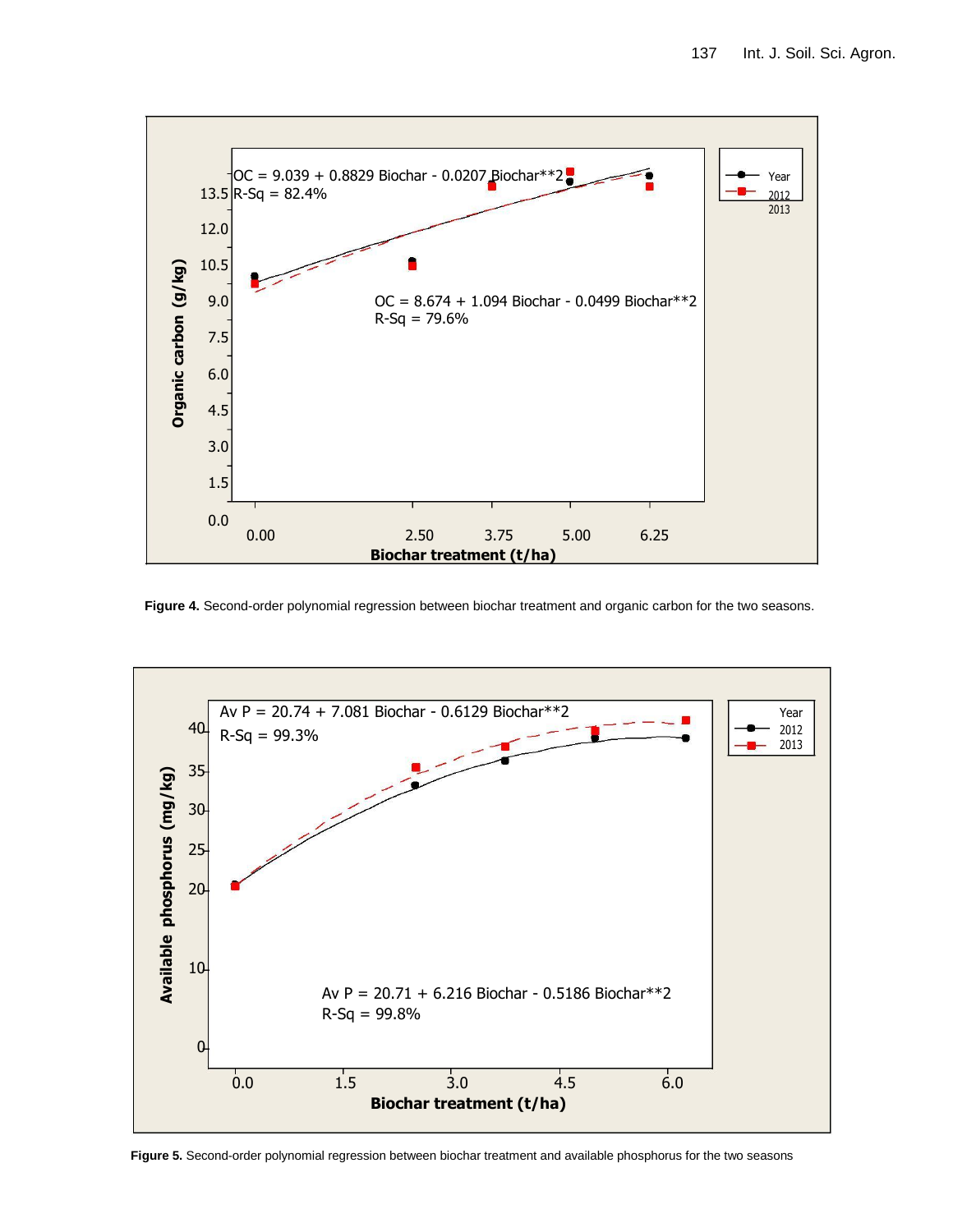| -1              | $\overline{Na}^+$ | K+   | $Ma2+$ | $Ca2+$ | <b>ECEC</b> | <b>Na</b> | K+   | $Ma2+$ | $Ca2+$ | <b>ECEC</b> |
|-----------------|-------------------|------|--------|--------|-------------|-----------|------|--------|--------|-------------|
| Treatment (t ha |                   |      | 2012   |        |             |           |      | 2013   |        |             |
| $0($ C)         | 0.06              | 0.08 | 1.80   | 3.7    | 6.6         | 0.05      | 0.06 | 1.60   | 3.6    | 6.4         |
| 2.5             | 0.08              | 0.10 | 2.00   | 5.5    | 8.0         | 0.07      | 0.11 | 2.00   | 5.2    | 8.4         |
| 3.75            | 0.09              | 0.13 | 2.09   | 5.5    | 7.5         | 0.10      | 0.15 | 1.90   | 5.6    | 7.9         |
| 5.0             | 0.15              | 0.13 | 2.31   | 5.0    | 7.9         | 0.08      | 0.14 | 2.40   | 4.8    | 8.1         |
| 6.25            | 0.17              | 0.15 | 2.34   | 5.8    | 8.0         | 0.10      | 0.16 | 2.00   | 6.4    | 9.1         |
| $FLSD = 0.05$   | 0.10              | 0.08 | 1.09   | 0.13   | 1.30        | 0.04      | 0.10 | 1.03   | 1.06   | 1.20        |

Table 3. Effect of biochar on soil exchangeable bases and Effective cation exchange capacity (ECEC) (cmolkg<sup>-1</sup>).

 $C = \text{control}$ .

**Table 4.** Effect of biochar on vine length (cm), fruit length (cm), number of fruits and yield (t ha<sup>-1</sup>) of cucumber.

| <b>Treatment</b>           | Vine length | <b>Fruit length</b> | <b>Number of fruits</b> | Yield |
|----------------------------|-------------|---------------------|-------------------------|-------|
| 2102                       |             |                     |                         |       |
| $0$ (c) t ha               | 43.4        | 13.6                | 16                      | 4.81  |
| 2.0                        | 51.7        | 15.3                | 19                      | 5.10  |
| $3.75$ $\degree$           | 53.4        | 16.2                | 20                      | 6.16  |
| $\alpha$<br>5.0            | 57.3        | 17.1                | 22                      | 6.20  |
| $6.25$ "                   | 56.8        | 16.9                | 20                      | 6.00  |
| $FLSD = 0.05$              | 1.69        | 1.01                | 1.28                    | 2.13  |
| 2013                       |             |                     |                         |       |
| $0$ (c) t ha               | 42.2        | 13.4                | 18                      | 4.70  |
| 2.0                        | 54.6        | 15.6                | 21                      | 6.63  |
| $\boldsymbol{\mu}$<br>3.75 | 58.6        | 16.3                | 23                      | 7.42  |
| $\pmb{\epsilon}$<br>5.0    | 61.6        | 17.2                | 25                      | 7.50  |
| $\boldsymbol{\mu}$<br>6.25 | 57.2        | 14.8                | 20                      | 4.23  |
| $FLSD = 0.05$              | 1.20        | 0.98                | 1.33                    | 1.22  |

 $C =$  Control.

was  $5.0 > 3.75 > 2.5 > 6.25$  t/ha > C. The table also showed higher cucumber yield in biochar amended plots relative to the control. Application of biochar at 5.0 t/ha gave the highest yield in both first and second cropping seasons. The highest yield of 6.20 in 5.0 t/ha in the first cropping season was 37,12, 5 and 47% higher than in C, 2.5, 3.75 and 6.25 t/h rates of application, respectively.

## **DISCUSSION**

Decrease in soil BD following addition of biochar in the present study is in line with the earlier report of Nelissen et al. (2015). The authors observed that addition of biochar into the soil can alter microbial population, shift functional group and reduce BD with a corresponding increase in soil total porosity. Similarly, Brady and Weil (2004) observed that .<br>biochar has a lower BD (0.3 Mgm<sup>-3</sup>) than mineral soil (1.3 Mgm<sup>-3</sup>) and thus can reduce soil BD

to a desirable level for plant growth. Indeed, the addition of biochar reduced bulk density from  $1.53$  g cm<sup>-3</sup> in nontreated soil down to 1.44 g cm<sup>-3</sup> in biochar treated soil (Table 2). Notably, the lowest biochar application rate (2.5 t/ha) soil treatment in the present study had similar bulk density to untreated soils.

A reduction in soil bulk density using similar rates of biochar application has been reported in other studies utilizing hardwood biochar (Ndor et al., 2015), wheat straw (Alburquerque et al., 2014); fronds of date palm (Khalifa and Yousef, 2015), and mixed feedstock obtained from prunnings of fruit trees (Castellini et al., 2015). The result of the current study tends to reaffirm the postulation of Atkinson et al. (2010) that biochar could possibly be part of a long-term adaptation strategy, as it could affect soil physical properties like soil structure, soil bulk density, porosity, particle density and water storage capacity for sustainable agricultural productivity.

Remarkably, the different rates of biochar application in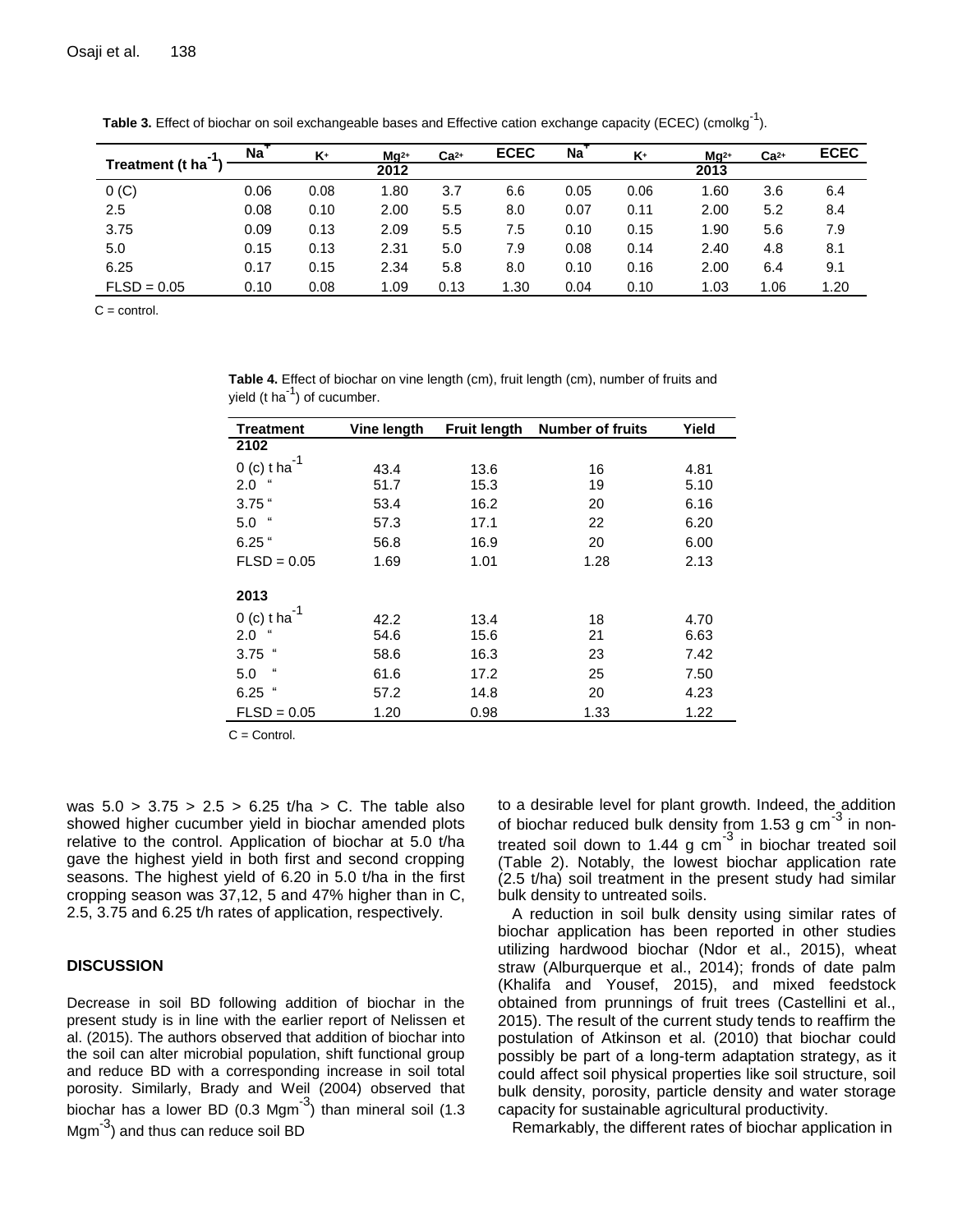the present study has the potential of enhancing the physical structure of amended soils making them favorable for the growth of cucumbers and increased aeration and water storage, thus improving the soil quality.

In the present study, pH, total N, OC, available P, exchangeable bases  $(Ca^{2+}, Mg^{2+}, Na^{+}$  and  $K^{+})$  and ECEC were used as chemical or fertility indicators of soil quality for better understanding of the changes that might have occurred as a result of biochar application. The study revealed that the soil was moderately acidic (5.9) before the incorporation of biochar (Table 1). The acidity is typical of the soils of the Southeastern part of Nigeria and is attributed to the parent materials, excessive precipitation which leads to leaching losses of most of the cations in the soil and degradation in soil physicochemical properties (Ano and Ubochi, 2007). The pH values recorded in this study are similar to pH values reported by Okolo (2014) for some other Nigerian soils.

In the present study, addition of different rates of biochar increased soil pH slightly from 5.7 to 6.4 and 5.5 to 6.9 for the two cropping seasons (Figure 2), with all biochar application rates being equally effective and remarkable. This implies that any slight addition of biochar to an acidic soil will give a resultant positive effect in regulating the soil pH. Excessive acidity in arable soils is undesirable because such acidity encourages among other things toxic conditions and also nutrient cation deficiency. It is therefore very necessary and imperative to neutralize excessive soil acidity in order to create optimum and favorable soil environment for plant growth. The increase in soil pH in this study with the application of different rates of biochar corroborates the study of Chan et al. (2008a). Vaccari et al. (2011) in a research with wood biochar pyrolysed at 550°C equally reported an increase in the pH of an acidic ( $pH = 5.2$ ) silty loam soil at both elevated levels of 30 and 60 t/ha.

The application of different rates of biochar in this study had a significantly ( $p < 0.05$ ) positive effect on SOC in the biochar treated plots compared to control for the two cropping seasons, thus supporting our second hypothesis that applications of different rates of biochar will enhance soil properties and carbon (C) sequestration potential also in a short-term crop. Notably, as a pyrolysed product, biochar is protected from rapid microbial degradation and is able to securely sequester carbon, contributing to mitigation of greenhouse gas emissions (Lehmann et al., 2006). The result of the present study collaborate the recent findings of Angst et al. (2014) who reported that SOC was significantly increased due to the applications of different biochars. Haefele et al. (2011) reported a 66.5% increase in organic carbon contents at elevated level of 41.3  $t$  ha<sup>-1</sup> (about 4%) using rice husk biochar in a near neutral soil. Similarly, Zhang et al. (2012) recorded 44% increase in soil organic carbon at  $20$  t ha<sup>-1</sup> (about 2%) application rate with a wheat straw biochar. Also, in another research, Khan et al. (2013)

achieved a 550% increase in total carbon contents in a 5% amendment using sewage sludge biochar in an acidic paddy soil. Markedly, biochar treatment was strongly correlated with total nitrogen  $(R^2 = 95\%$  and  $R^2 = 89.7\%$ for 1<sup>st</sup> and 2<sup>nd</sup> year, respectively; Figure 3) and SOC ( $R^2$  $= 82\%$  and  $R^2 = 78.4\%$  for 1<sup>st</sup> and 2<sup>nd</sup> year, respectively; Figure 4).

The improvement in soil content of total N, available P and basic cations following addition of biochar could be attributed to higher levels of these nutrients in biochar as reported by Preston and Schmidt (2006) and also indicated in the biochar characterization (Table 1). Study by Lehmann et al. (2011) showed that biochar contains high levels of essential nutrients, including P, N, C, CEC and a more neutral pH. The nature and source of biochar, method of pyrolysis and soil type could play an important role in soil properties. For example, mineralization of N could be enhanced by application of biochar produced from slow pyrolysis rather than fast pyrolysis (Bruun et al., 2012), while some studies elsewhere has shown that N in plant-based biochars may be less available than that in biochar from animal manures (Tagoe et al., 2008).

Agegnehu et al. (2015) reported that biochar and composted biochar addition increased soil N by 14 and 29%, respectively. This may be due to the amount of N added and low C: N ratio of the soil, which limits N immobilization. Previous research by Xu et al. (2013) observed that available P increased in biochar amended plots, with the source of P coming from the biochar types used. In the present study, biochar application added very significant amount of available P in amended plots compared to the control ( $R^2$  = 89.7% and  $R^2$  = 87.7% for 1<sup>st</sup> and 2<sup>nd</sup> year, respectively; Figure 5), thus inferring that biochar application contributes to the increase in soil available P.

Effective cation capacity is the sum of the cations a soil can adsorb at its natural pH, and is obtained by the summation of total exchangeable bases (TEB) and total exchangeable acidity (TEA). It was observed that the amendment of the soil with different rates of biochar significantly improved the ECEC of the soil, thus indicating that the retention of non-acidic cations by the soils increased (Agegnehu et al., 2015). It can be stated that biochar serving as a soil conditioner tends to increase the availability and retention of plant nutrients in soil, thereby potentially increasing nutrient use efficiency for increased agricultural production in degraded soils.

Glaser et al. (2002) opined that biochar inherently containing ash, adds nutrients such as K, Ca and Mg to the soil solution thereby increasing the pH of the soil and providing readily available nutrients for optimum plant growth. The finding of this study demonstrated positive effects of biochar on SOC content and nutrients levels and is inconformity with the findings of Liu et al. (2012) and Agegnehu et al. (2015). Both studies reported positive effects of biochar on SOC content and nutrients levels under field studies in Dystric Cambisol in Northeast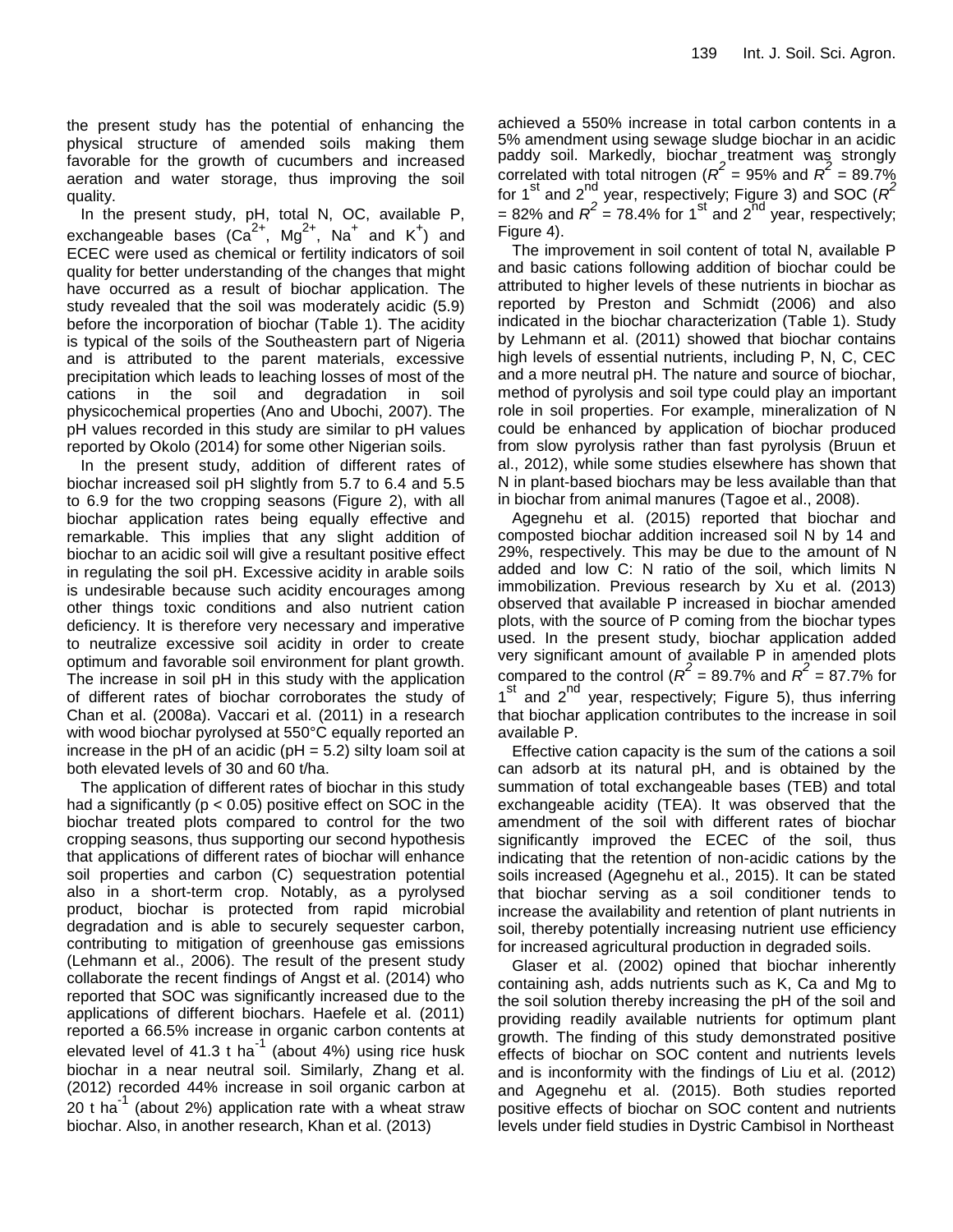Germany and Ferrasol in North Australia, respectively. Improvement in soil properties following application of

biochar led to increase in vine length, number of fruits, fruit length and yield of cucumber relative to the control. Notably, the temperature of the study area is within the range that enhances cucumber growth and yield. Earlier studies attributed the effect of biochar on crop yield to associated nutrient retention, increased pH and base saturation, available P and increased plant available water (Agegnehu et al., 2015). The observed significant response of cucumber to different rates of hardwood biochar in the present study collaborates with the previous studies of Carter et al. (2013), and Fagbenro et al. (2015) on the stimulating effect of biochars on tree growth. In this study, 5 t/ha rate of application gave the highest yield, vine length, fruit length and number of leaves for the both cropping seasons.

Yilangai et al. (2014) reported significantly higher yield of tomato in beds treated with charcoal than without charcoal. Similarly, biochar application increased vegetable yields by 4.7 to 25.5% as compared to farmers" practices (Vinh et al., 2014). Most recently in an experiment using green waste biochar at 0, 10, 30, 50 and 100 t/ha rates of application. Upadhyau (2015) observed increased number of leaves, root length, plant height and final biomass using lettuce and potato as test crops.

Despite numerous reports of positive effects of biochar application to soil and improved crop production, as evidenced in the current study, some researchers elsewhere have reported negative effect of biochar on soil and crop production. In a recent investigation, Bargmann et al. (2014) observed that in some cases, biochar application can decrease soil available N and plant tissue N concentration. Also, Jones et al. (2012) did not detect differences in soil bulk density three years after biochar addition in a UK field trial, while more recently; Tammeorg et al. (2014) did not observe an effect of biochar on soil bulk density and porosity in the field.

It is worthy to mention that the increased agronomic parameters recorded with addition of biochar in the present study are totally in variance with the findings of Schultz et al. (2014). In their investigation, they found a negative effect on growth and yield of oat plant with application of biochar on soil, though it was greenhouse experiment and needed field research to negate or affirm their findings.

## **Conclusion**

The results of our study showed that improvements in soil properties due to biochar application led to increased vine length, number of fruits, fruit length and yield of Cucumber. On the average, application of biochar at 6.25 t ha-<sup>1</sup> resulted to the highest improvement in soil properties in both seasons while the highest increase in

cucumber yield and other agronomic properties were observed in 5 t ha<sup>-1</sup> rate of application. The results indicated that different rates of biochar application added as soil amendment has the potential of improving soil quality and boosting productivity of cucumber in a degraded Ultisol. More long term and periodic field studies are urgently needed in different soil types and climatic regions to fully understand the benefits of different biochar sources/rates and equally to confirm/negate some of the observations made in view of fostering robust interdisciplinary scientific research.

## **Conflict of Interests**

The authors have not declared any conflict of interests.

## **ACKNOWLEDGEMENT**

The authors hereby acknowledge the laboratory staff of the Department of Soil Science and Environmental Management, Ebonyi State University, Abakaliki, Nigeria.

## **REFERENCES**

- Agbede OO, Kalu BA (1995). Constraints of small-scale farmers in increasing crop yield: farm size and fertilizer supply. Nig. J. Soil Sci. 11:139-159.
- Agegnehu G, Bassb AM, Nelsona PN, Muirheadc B, Wrightd G, Bird MI (2015). Biochar and biochar-compost as soil amendments: Effects on peanut yield, soil properties and greenhouse gas emissions in tropical North Queensland, Australia. Agric. Ecosyst. Environ. 213:72-85.
- Akca MO, Namli A (2015). Effect of poultry biochar on soil enzyme activities and tomato, pepper and lettuce plant growth. Eurasian J. Soil Sci. 4 (3):161-168.
- Alburquerque JA, Calero JM, Barrón V, Torrent J, delCampillo MC, Gallardo A, Villar R (2014). Effects of biochars produced from different feedstocks on soil properties and sunflower growth. J. Plant Nutr. Soil Sci. 177(1):16-25.
- Angst TE, Six J, Reay DS, Sohi SP (2014). Impact of pine chip biochar on trace greenhouse gas emissions and soil nutrient dynamics in an annual ryegrass system in California. Agric. Ecosyst. Environ. 191:17-26.
- Ano AO, Ubochi CI (2007). Neutralization of soil acidity by manual mechanism in reaction. Soil Science Laboratories, National Root Crop Research Institute, Umudike, P.M.B 7006 Umuahia, Abia State, Nigeria.
- Atkinson CJ, Fitzgerald JD, Hipps NA (2010). Potential mechanisms for achieving agricultural benefits from biochar application to temperate soils: a review. Plant Soil 337:1-18.
- Balogun OY (2000). Senior Secondary School Atlas.2nd edition. Longman, Nigeria. 161 p.
- Bargmann I, Rillig MC, Kruse A, Greef JM, Kücke M (2014). Effects of hydrochar application on the dynamics of soluble nitrogen in soils and on plant availability. J. Plant Nutr. Soil Sci. 177:48-58.
- Blake GR, Hartge KH (1986). Bulk density. In Klute A.edition. Methods of aoil analysis. Part 1.Physical and Mineralogical analysis. Madison (WI). Am. Soc. Agron. pp. 365-376.
- Bracmort K (2010). Biochar: examination of an emerging concept to mitigate climate change. CRS Report for Congress, United States Congressional Research Service.
- Brady NC, Weil RR (2004). Nature and properties of soils. 2<sup>nd</sup> edition Pearson Prentice Hall. Upper Saddle River, New Jersey pp. 111-112.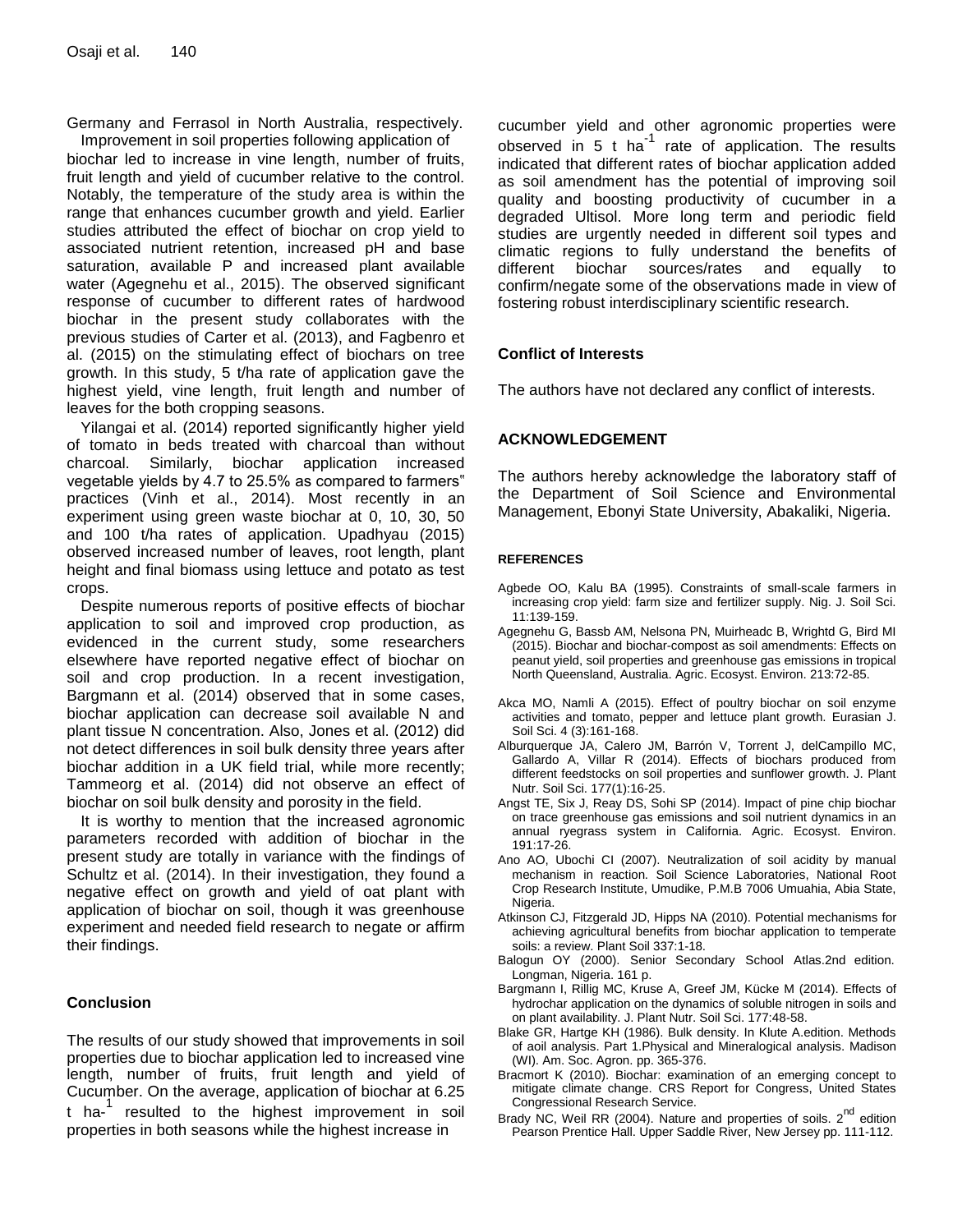- Bruun EW, Ambus P, Egsgaard H, Hauggaard-Nielsen H (2012). Effects of slow and fast pyrolysis biochar on soil C and N turnover dynamics. Soil Biol. Biochem. 46:73-79.
- Carter S, Shackley S, Sohi S, Suy TB, Haefele S (2013). The impact of biochar application on soil properties and plant growth of pot grown lettuce (*Lactuca sativa*) and cabbage (*Brassica chinensis*). Agronomy 3(2):404-418.
- Castellini M, Giglio L, Niedda M, Palumbo AD, Ventrella D (2015). Impact of biochar addition on the physical and hydraulic properties of a clay soil. Soil Tillage Res. 154:1–13.
- Chan K, Dorahy C, Tyler S (2007). Determining the agronomic value of composts produced from garden organics from metropolitan areas of New South Wales, Australia. Austr. J. Exp. Agric. 47(11):13.
- Chan K, Van Zwieten L, Meszaros I, Downie A, Joseph S (2008a). Agronomic values of greenwaste biochar as a soil amendment. Soil Res. 45(8):629-34.
- Clayton OM, Tillers GK (1979). A chemical method for the determination of heavy metals content of soil in environmental studies. Paper no 41, CSIRO, Australia,Melborne. P. 90.
- De Luca T, Mckenzie M, Gundale M, Holben W (2006). Wildfire produced charcoal directly influence nitrogen cycling in Pandarosa pine forest. Soil Sci. Soc. Am. J. 70:448-453.
- Ditto S (2013). Micro-irrigation based vegetable farming for income, employment food security in west Africa. Global Food Security 2:178- 199
- Fagbenro JA, Oshunsanya SO, Oyeleye BA (2015). Effects of GliricidiaBiochar and Inorganic Fertilizer on Moringa Plant Grown Oxisol. Commun. Soil Sci. Plant Anal. 46:619-626.
- Federal department of agricultural land resources (FDALR, 1985). Reconaisance soil survey of Anambra state of Nigeria. Soil Report 1985. Federal department of Agric. and Land Resources, Lagos-Nigeria.
- Glaser B, Lehmann J, Zech W (2002). Ameliorating physical and chemical properties of highly weathered soils in the tropics with charcoal. A review. Biol. Fert. Soils 35:219-230
- Haefele SM, Konboon Y, Wongboon W (2011). "Effects and fate of biochar from rice residues in rice-based systems," Field Crops Res. 121 (3):430-440.
- Herath HMSK, Camps-Arbestain M, Hedley M (2013). Effect of biochar on soil physical properties in two contrasting soils: an Alfisol and an Andisol. Geoderma 209-210:188-197.
- Herath I, Kumarathilaka P, Navaratne A, Rajakaruna N, Vithanage M (2015). Immobilization and Phytotoxicity Reduction of Heavy Metals in Serpentine Soil Using Biochar. J. Soils Sediments 15:126-138.
- Imhoff ML, Lahouan B, Taylor R, Colby R, Roberts H, William T (2004). Global patterns in human consumption of net primary production. Nature 429(6994):870-873.
- Jones D, Rousk J, Edwards-Jones G, DeLuca T, Murphy D (2012). Biocharmediated changes in soil quality and plant growth in a three year field trial. Soil Biol. Biochem. 45:113-124.
- Khalifa N, Yousef LF (2015). A short report on changes of quality indicators for a sandy textured soil after treatment with biochar produced from fronds of date palm. Energy Procedia 74:960- 965.
- Khan S, Chao C, Waqas M, Arp HPH, Zhu YG (2013). Sewage Sludge Biochar Influence upon Rice (*Oryza sativa* L) Yield, Metal Bioaccumulation and Greenhouse Gas Emissions from Acidic Paddy Soil. Environ. Sci. Technol. 47(15):8624-8632.
- Landon J (1991). Booker tropical soil manual. A hand book for soil survey and agricultural land evaluation in the tropics and subtropics.John Wiley and sons Incbos 3<sup>rd</sup> avenue, New York. P 454.
- Lehmann J, Gaunt J, Rondon M (2006). Bio-char sequestration in terrestrial ecosystems – a review. Mitig. Adapt. Strat. Glob. Change 11:403–427.
- Lehmann J, Rillig MC, Thies J, Masiello CA, Hockaday WC, Crowley D (2011). 'Biochar effects on soil biota - A review'. Soil Biol. Biochem. 43(9):1812-1836.
- Lehmann J, Joseph S (2012). Biochar for environmental management: science and technology, Earthscan, Sterling. London, VA.
- Liu J, Schulz H, Brandl S, Miehtke H, Huwe B, Glaser B (2012). Shortterm effect of biochar and compost on soil fertility and water status of a Dystric Cambisol in NE Germany under field conditions. J. Plant Nutr. Soil Sci. 175:698-707.
- Mbagwu JSC (1989). The agricultural soils of Nigeria: Properties and agronomic significance for increased productivity. Beitr Trop. LandwirtschVeterinarmed 27:395-409.
- Mekuria W, Noble A (2012). The Role of Biochar in Ameliorating Disturbed Soils and Sequestering Soil Carbon in Tropical Agricultural Production Systems. Appl. Environ. Soil Sci. 2013:354965.
- Ndor E, Amana SM, Asadu CLA (2015). Effect of Biochar on Soil Properties and Organic Carbon Sink in Degraded Soil of Southern Guinea Savanna Zone, Nigeria. Int. J. Plant Soil Sci. 4(3):252-258.
- Nelissen V, Ruysschaert G, Manka"Abusi D, D"Hose T, De Beuf K, Al-Barri B, Cornelis W, Boeckx P (2015). Impact of a woody biochar on properties of a sandy loam soil and spring barley during a two-year field experiment. Eur. J. Agron. 62:65-78.
- Nelson DW, Sommers LE (1982). Total carbon and organic matter. In Page ,A.L., Miller,R.H and Keeny,D.R eds. Methods of soil<br>analysis.Part 2.2<sup>nd</sup> edition. Agronomy monograph No 9,ASA,SSA.Madison, WI 539-579.
- Njoku C, Mbah, CN (2012). Effect of burnt and unburnt rice husk dust on maize yield and soilphysico-chemical properties of an Ultisol in Nigeria. Biological Agriculture and Horticulture. First article 1-12.
- Obalum SE, Watanabe Y, Igwe CA, Obi ME, Wakatsuki T (2012). Carbon stock in thesolum of some coarse-textured soils under secondary forest, grassland fallow, and bare foothpath in the derived savanna of southeastern Nigeria. Soil Res. 50:157-166.
- Odesola IF, Owoseni TA (2010). Development of local technology for a small-scale biochar production processes from agricultural wastes. J. Emerg. Trends Eng. Appl. Sci. 1(2):205-208.
- Okolo CC (2014). Impact of solid minerals mining on selected soil and water properties in Enyigba, Ebonyi State Nigeria.[M.Sc dissertation]. Department of Soil Science, Faculty of Agriculture, University of Nigeria Nsukka, Nigeria 77 p.
- Okolo CC, Ezeaku PI, Nwite JN, Mbah CN, Anikwe MAN (2013). Environmental and Agronomic Implication of the Levels of Heavy Metals Contamination of the Soils along Enugu-Abakaliki Major Highway in Southeastern Nigeria. Elixir Agric. 61:17040-17046
- Onwuka MI, Adiele PO, Ogbonna KE (2015). Improving the soil available phosphorus and exchangeable calcium of three parent materials of the smallholder farmers using amendments in Abia State, Southeastern Nigeria. Int. J. Adv. Res. 3(8):172-183.
- Overseas Department of Natural Resources Institute ODNRI (1989). Nigeria profile of agricultural potentials. Chanthan, UK.
- Preston CM, Schmidt MW (2006). Black(pyrogenic) carbon a synthesis of current knowledge and uncertainties with specisl consideration of boreal regions. Biogoscience 3:379-420.
- Ronsse F, Van Hecke S, Dickinson D, Prins W (2013). Production and characterization of slow pyrolysis biochar: influence of feedstock type and pyrolysis conditions. GCB Bioenergy 5:104-115.
- Sanchez PA, Izac AM, Valencia I, Pieri C (1996). Soil fertility replenishment in Africa: A concept note. In: Breth (ed.). Proceedings of the workshop on achieving greater impact from Research Investments in Africa.26-30 September. Addis Ababa, Ethiopa.
- Schultz H, Dunst G, Glaser B (2014). No Effect Level of Co-Composted Biochar on Plant Growth and Soil Properties in Greenhouse Experiment. Agronomy 4:34 -51.
- Smalling F, Stoorvogel J, Windmeijen P (1993). Calculating soil nutrient balance in Africaat different scales. Fertil. Res. 35:237-250.
- Sohi S, Lopez-Capel E, Krull E, Bol R (2009). Biochar, climate change and soil: A review to guide future research. CSIRO Land Water Sci. Rep. 5(09):17-31.
- Steel R, Torrie JH (1980). Principles and procedures of statistics,with special reference to biological sciences. McGraw-Hill book co inc. New York xiii: 481.
- Tagoe SO, Horiuchi T, Matsui T (2008). Effects of carbonized and dried chicken manures on the growth, yield, and N content of soybean. Plant Soil 306:211-220.
- Tammeorg P, Simojoki A, Mäkelä P, Stoddard FL, Alakukku L, Helenius J (2014). Short-term effects of biochar on soil properties and wheat yield formation with meat bone meal and inorganic fertiliser on a boreal loamy sand. Agric. Ecosyst. Environ. 191:108-116.
- Thomas GW (1982). Exchangeable cations. In Page AL., Miller, R. H and Keen D.R (eds) Methods of soil analysis.Part 2.2<sup>nd</sup> edition. Agrornmy Monograph N0 9 ASA and SSA, Madison WI 159-165.